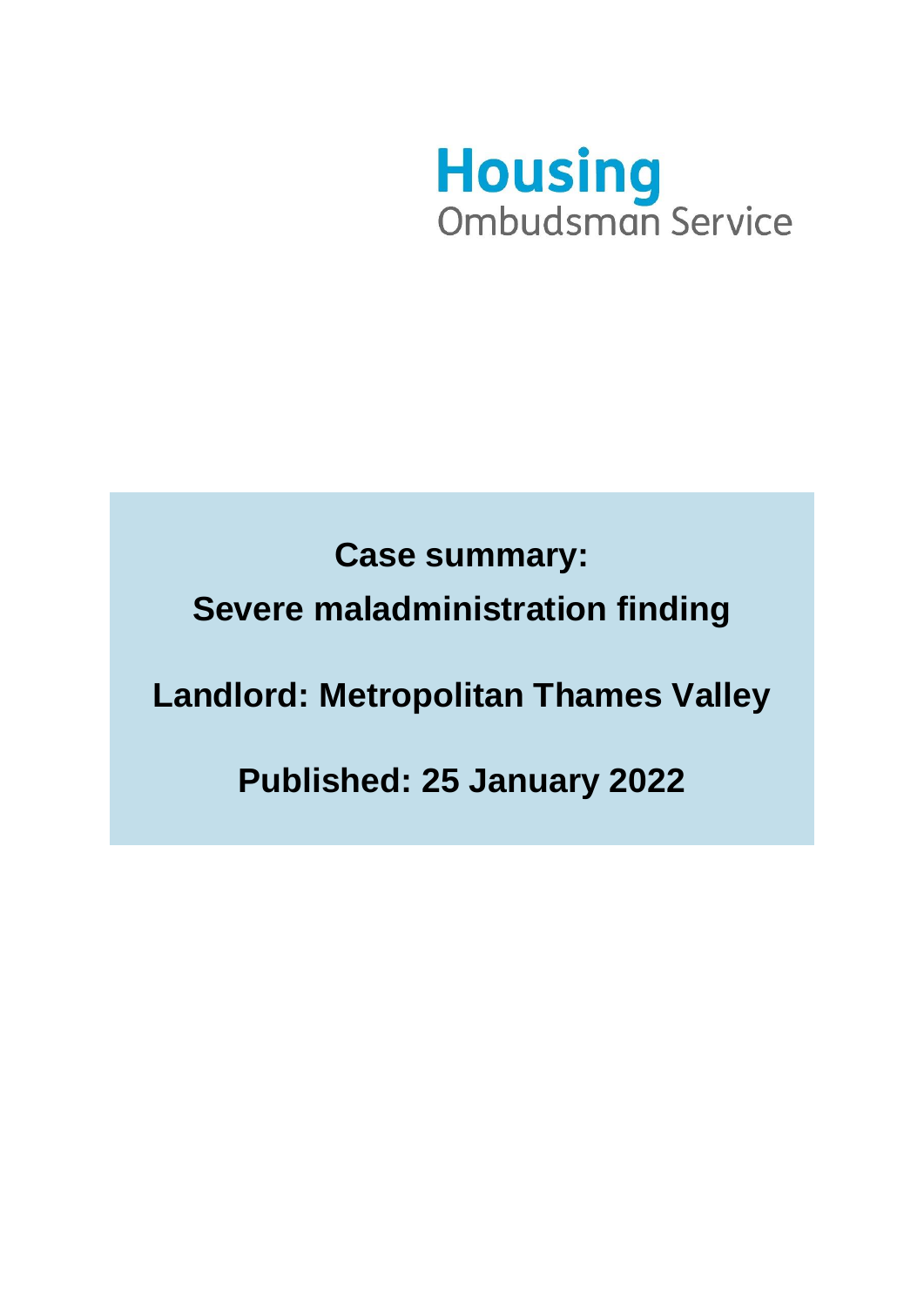# **Landlord: Metropolitan Thames Valley**

#### **Complaint reference: 201912638**

**Complaint category: Repairs (leaks, damp, mould) and complaint handling**

### **The complaint**

Mr C complained about the landlord's handling of his reports about a roof leak, causing damage to his ceilings. The landlord's complaint handling was also considered.

# **Background and summary of events**

At the end of 2018, Mr C, a leaseholder, reported his roof may be in need of repair, as wet patches began to form on his bedroom and bathroom ceiling. He chased this repair on several occasions over the next seven months and a further report was made in autumn 2019 that water had begun to resurface on his ceilings.

In late 2019 Mr C raised a stage one complaint with the landlord. The landlord acknowledged works were still outstanding and later advised that as the property was a new build, the roof repair was still under a 12-year guarantee with NHBC and so any works undertaken by its repair team would break the guarantee. It was therefore trying to arrange for the original construction team to carry out the repairs.

Mr C informed the landlord that he wished to escalate his complaint. In response the landlord explained that as it was unable to obtain a previous report, it had arranged to re-inspect his property to enable it to submit a claim to NHBC.

In response Mr C reported to the landlord that the issue had worsened, and there was now water coming through the light in the bathroom. He said that this was a major concern, especially as there was now a possible electrical issue. He noted that almost a year had passed since his initial complaint and no progress had been made. The landlord confirmed that it would continue to liaise with the relevant team to ensure that the matter was treated with urgency.

Mr C then advised the landlord that water had now started coming into the lounge. This was the fourth room in the flat where this was happening, meaning that most of the property had been affected. He later requested a final written response for him to bring the case to the Ombudsman

The landlord provided its final response. It acknowledged that it had been unable to offer an update but advised that an action plan had been put together nonetheless. The landlord recognised the length of time taken to resolve the matter resulted in the complaint being escalated and also that communication levels had dropped following the escalation request. In recognition of this, it would compensate him.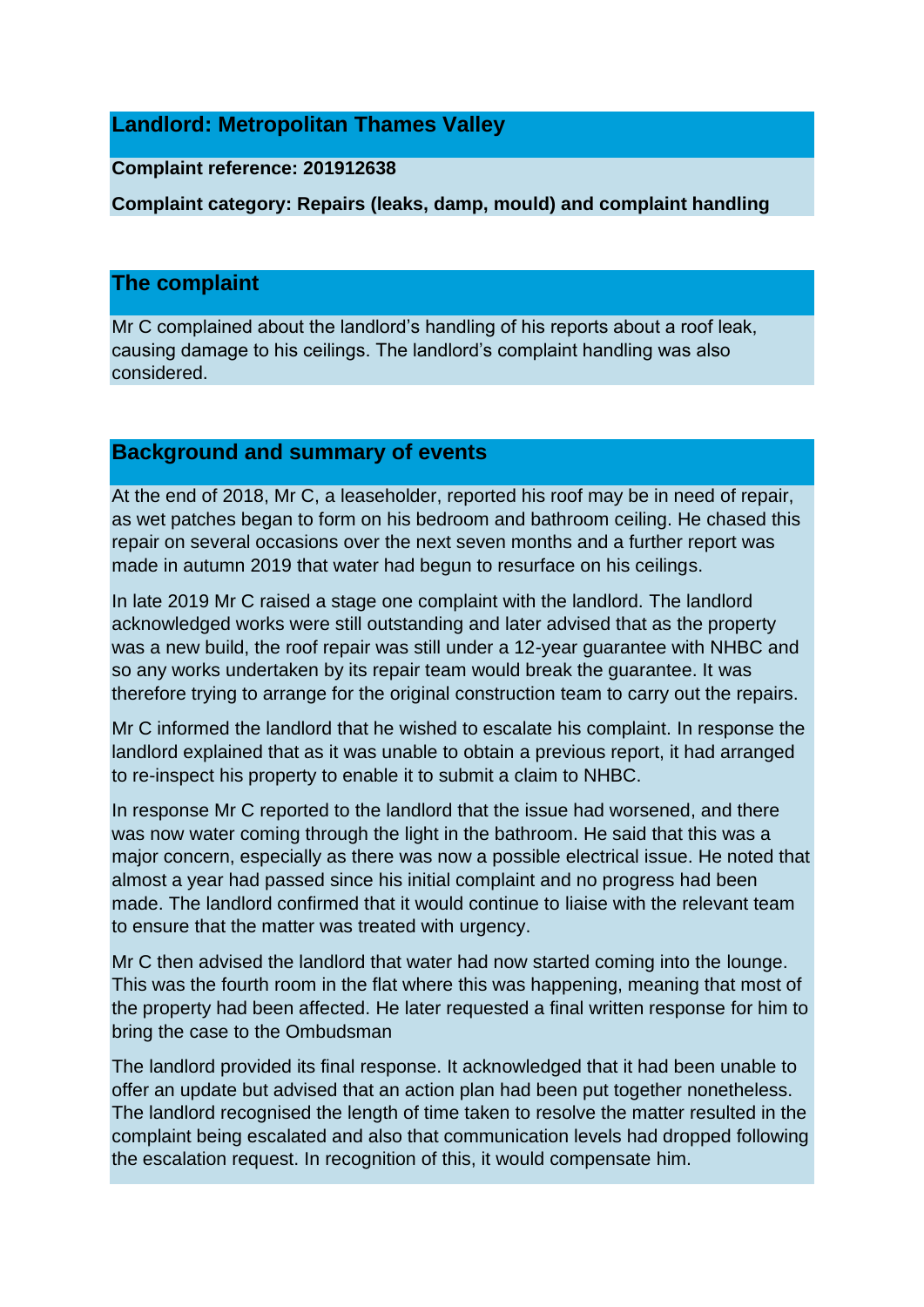Following a further inspection in summer 2020, Mr C chased for an update as he had heard nothing back on how the situation would be progressed. The green roof at Mr C's property was then removed for a leak detection test. While no active leak was identified on attendance, several areas for repair and remedial works were identified.

Mr C's partner then wrote to the landlord stating she had contacted NHBC who had suggested that they had not been informed of the issue until summer 2020. This was contrary to the landlord's earlier suggestion that it had reached out to NHBC to report the issue in 2019. She also said they were not advised that the contractors required use of the bathroom taps for 6 hours non-stop for the leak detection test.

Whilst the contractors were present, due to the lag in the water making its way from the roof and through the ceiling, little was established. Two hours after their departure, however, water began to pour through several parts of the ceilings across the property. The amount of water damage had now doubled.

The pool of water left sitting on the rooftop had to be cleared by the leak detection team on the following day, but the movement of this water made the situation worse. Due to the green roof being removed, the water had been pouring through rapidly. They were now arranging to sell the property.

The landlord apologised for not making contact with Mr C. While it acknowledged that the communication from the contractor regarding the green roof being peeled back and the leak detection work could have been better, an apology had been given for this. It acknowledged their frustration, however explained that when Mr C was informed that a claim would be made, this was an indication of its intention. The landlord explained that it would be meeting with NHBC to discuss the number of latent defects across the scheme. It would also put right the damage caused by its investigation work.

Mr C then reported a further leak. He emphasised that now that the green roof had been removed, he was even more exposed than ever and had heard nothing since the leak detection had taken place. He sought reassurance that he would not have to live in the condition he had been for much longer and explained that due to the rainfall, things had significantly worsened.

Following works to the roof, the landlord advised that it would recommend that dehumidifiers were installed in order to aid drying. Mr C and his partner chased for the dehumidifiers several times and later stated, now that the repair to the roof and ceiling had been completed, he wished to revisit the compensation offer.

Mr C's partner then wrote to the landlord reporting that water was coming through the bathroom ceiling. The leak detection was not undertaken in this area. She had explained to the contractors that the initial report related to a bathroom ceiling leak and that this had not been addressed. She expressed dissatisfaction as the ceiling had been redecorated and the property put up for sale, however this had been affected by the now reoccurring leak.

In early 2021 the landlord wrote to Mr C. It noted that following its repair which had not fully resolved the water ingress, a condition survey had been undertaken. The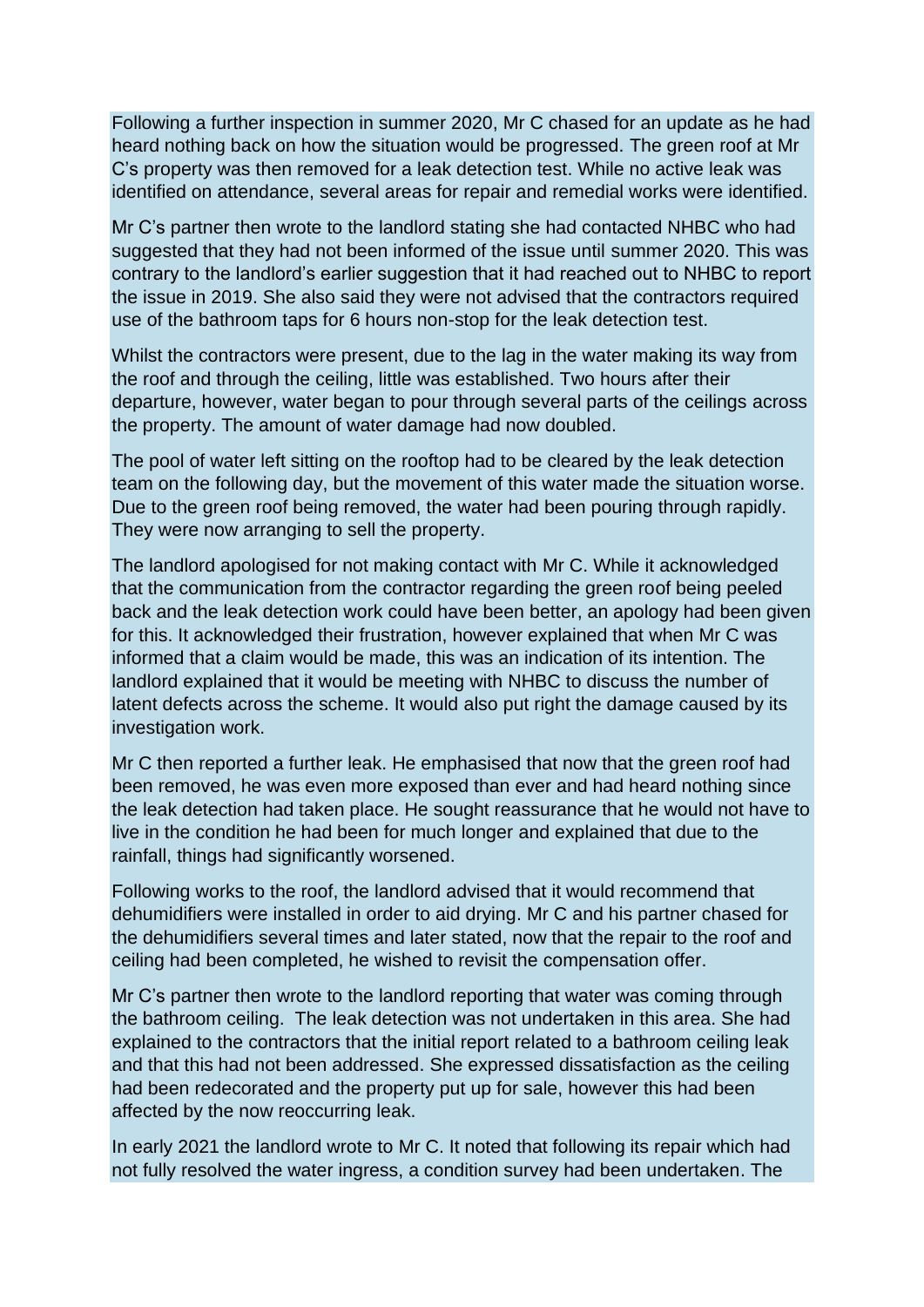landlord advised that it would not increase the level of compensation offered in recognition of his complaint.

# **Assessment and findings**

### *The landlord's handling of reports of a roof leak, causing damage to his ceilings*

It is not disputed that the landlord was responsible for the arrangement of repairs to the roof. The Ombudsman notes that, as this was a structural defect impacting several properties within the development, and the property was still under guarantee, the landlord took the decision to achieve repairs via NHBC and the original developers.

Where roof repairs are concerned, and where there is a significant impact on a resident, the Ombudsman would expect the landlord to ensure that remedial works are arranged promptly and completed within a reasonable length of time. What is reasonable in the circumstances will depend on the scale of the work and the timeframes set out under the landlord's repair policy.

While the landlord suggested that Mr C had first brought the roof defect to its attention in 2019, both its repair records and a call log provided by Mr C demonstrate that this was in fact raised six weeks earlier in 2018.

An inspection of the issue and/or works therefore should have commenced soon after this time. Under the landlord's repair policy, the landlord should acknowledge and respond to routine repair requests within 28 calendar days or, where the matter is considered to be a major repair, within three months. Despite several prompts from Mr C, however, the Ombudsman cannot see that any steps were taken by the landlord within this timeframe or that there was any communication to manage his expectation. The landlord therefore failed to uphold its responsibility in this regard.

Although it logged Mr C's report, the landlord has offered no evidence that it took this seriously in late 2018, or at any point in 2019 prior to his complaint in the autumn of 2019. Instead, the landlord allowed 10 months to pass before acknowledging that works remained outstanding. Contrary to good practice, this was not until Mr C submitted a complaint.

While the landlord advised that it would liaise with its contractors to confirm the timescale for repair and would share this with Mr C, the Ombudsman cannot see that this happened. He was given no indication of when the roof would be addressed or whether temporary works could be undertaken in the meantime to manage the leak.

It was reasonable that the landlord explained its difficulty, with the property being under guarantee, and that it therefore sought for the original developers to undertake the works. In the Ombudsman's opinion, however, the landlord should have done more to manage Mr C's expectation with regards to how long this process would take and what could be done to manage the ongoing issue in the meantime, for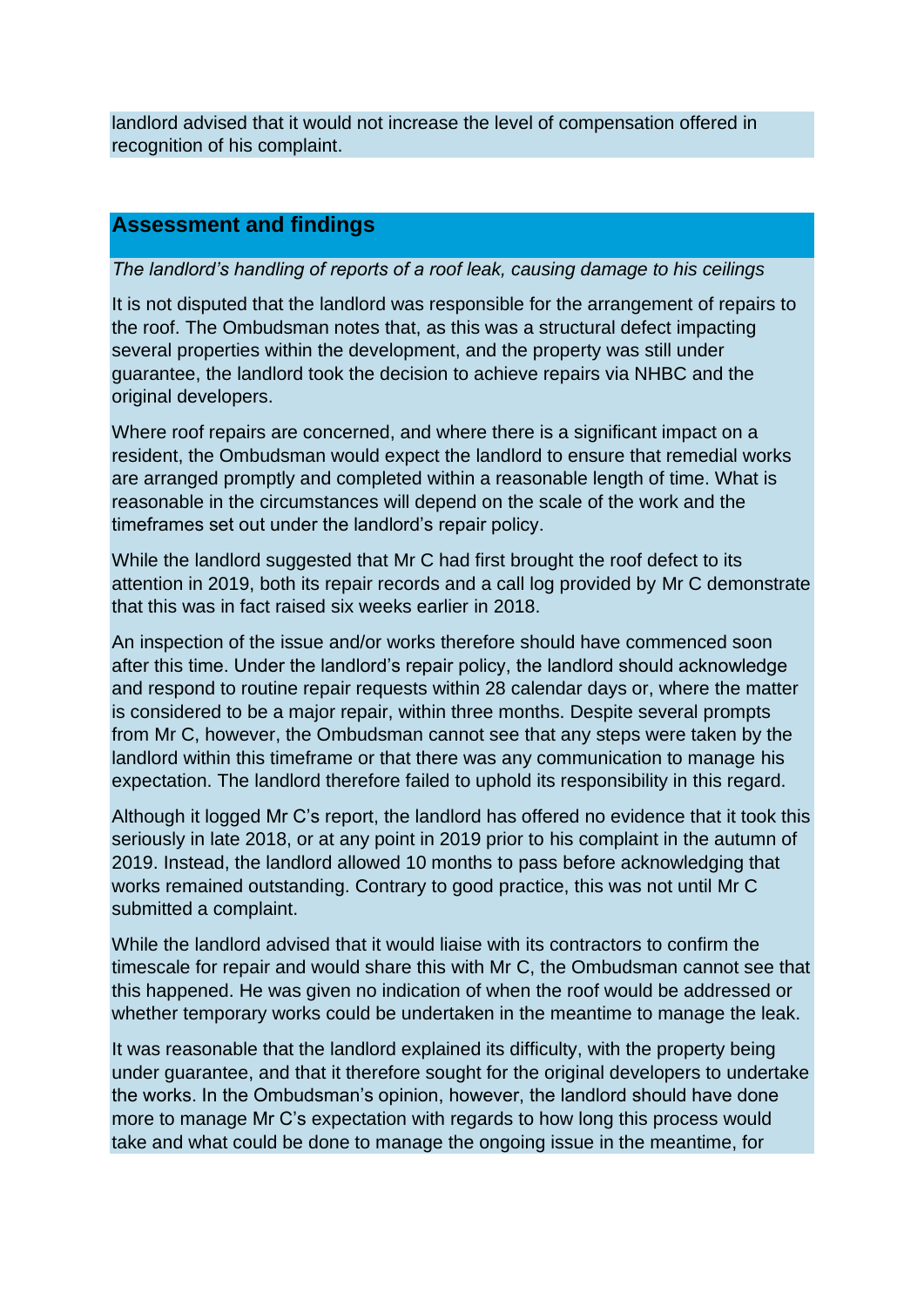example a temporary repair. It would have been appropriate for the landlord to have offered this information in early 2019.

Despite advising that it was exploring whether works could be initiated away from the developers, and undertaking an inspection, the landlord shared no details of its findings or whether intervening works by its own team could go ahead. This was unreasonable. The Ombudsman can see that Mr C subsequently chased the landlord for an update however was unable to obtain the findings of the inspection, and the landlord's subsequent decision, due to a staff absence.

As well as failing to manage Mr C's issue and expectations here, there was also a clear record keeping issue. Landlords are expected to appropriately record and retain all notes/reports pertaining to a resident's repair to enable the smooth progression of matters and access by all permitted parties. It is clear to the Ombudsman, however, that the landlord did not have such a system in place, resulting in an inability to access the inspection report and further delaying achieving resolution.

While the landlord did arrange for a second inspection, there was still no suggested resolution and the action plan, communicated internally amongst staff, was never shared with Mr C. This was a missed opportunity to keep him updated and to manage his expectations.

Furthermore, the landlord failed to manage and respond to Mr C's leaking ceiling at this time. Due to gaps in the records provided by the landlord, the Ombudsman is unable to identify the frequency with which Mr C experienced and reported internal leaks over 10 months.

The Ombudsman notes the landlord was advised that the leak had reoccurred, and no action was taken. Mr C advised the landlord that the leak had worsened, with four rooms in the property suffering from water ingress. Despite the landlord advising that the matter would be treated with urgency, however, nothing was done. While the Ombudsman accepts, as the landlord explained, that intervention may have voided its guarantee, greater consideration should have been given to Mr C's situation and the impact on his property. An alternative solution should have been sought, such as decanting, if no action was to be taken until such time that the issue could be fully resolved. The Ombudsman notes that Mr C expressed concern for his safety, yet there is no evidence that the landlord offered him reassurance.

As Mr C had reported water coming through the light fixture in the bathroom, the Ombudsman would have also expected the landlord to have arranged for an electrician to attend his property at the earliest opportunity. It is unclear whether the landlord considered this to be an emergency repair. In any case, the landlord's records suggest that it was not until early 2020 that an electrician finally attended Mr C's property and, according to him, this was unannounced. This was contrary to both the landlord's emergency repair and routine repair timescales.

It was fair that within its final response, the landlord acknowledged that it had not been able to provide Mr C with sufficient information on how his repair was progressing. The landlord also noted that the matter had been ongoing for more than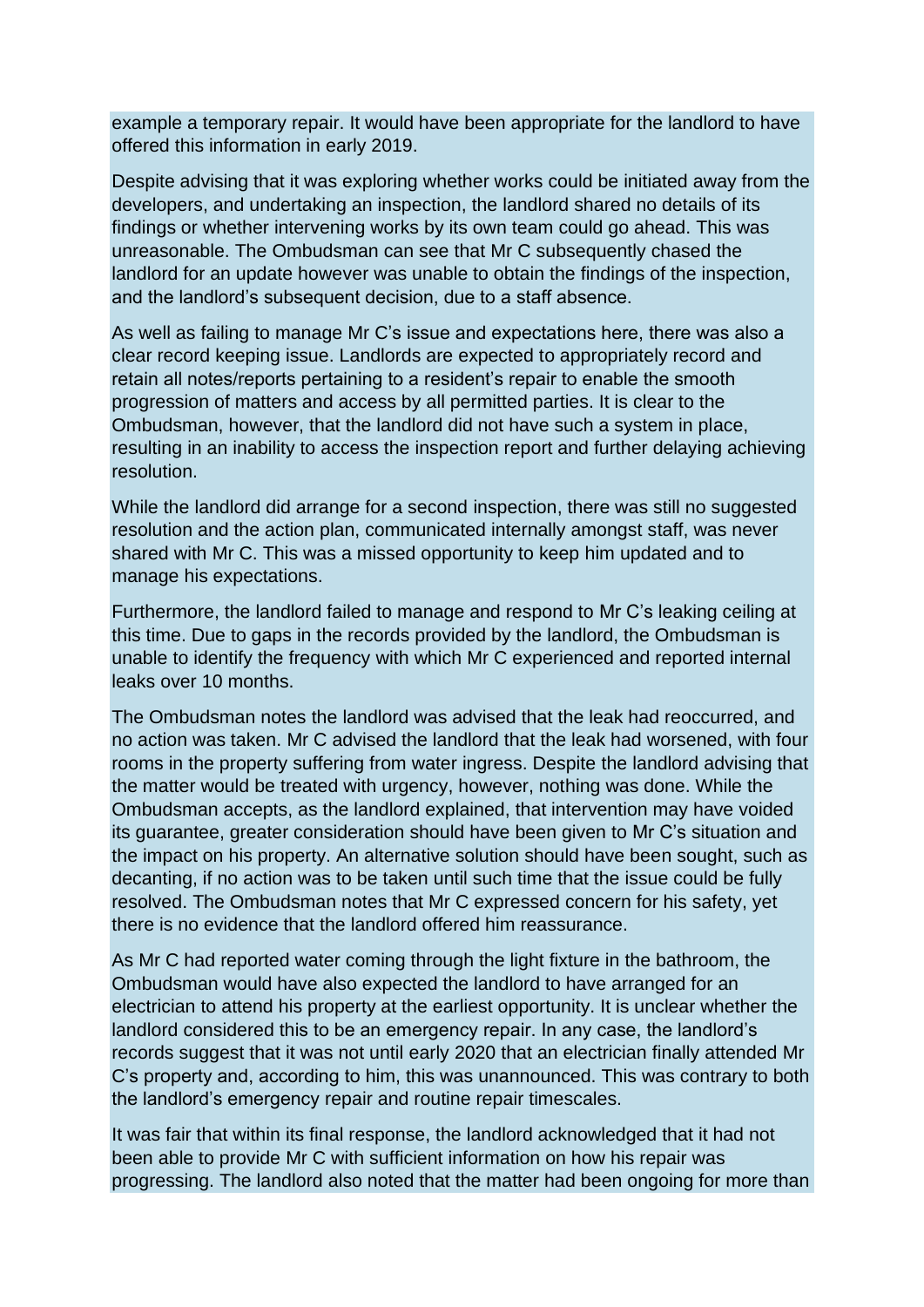a year. It subsequently made an offer of compensation in recognition of this, which was appropriate.

However, the landlord's offer of compensation was insufficient in adequately recognising its failure to act in accordance with its repair policy, its failure to provide an interim solution for Mr C, its poor management of his expectations, and the level of inconvenience and distress which would have been experienced.

Furthermore, although the Ombudsman expects the landlord to offer compensation where suitable, greater priority should have been given to putting things right. The Ombudsman appreciates that, as the landlord was working with third parties to resolve the matter and was arranging for multiple defects to be addressed under its claim, it found difficulty in offering a quick turnaround time. Nonetheless, the landlord should have set out and shared its plan of action to resolve the roof (enabling it to manage Mr C's expectation), and its intended action to stop/manage the internal leak to improve his living situation (whether this be via a decant or action to dry/address the ceilings temporarily).

Although it was appropriate to advise that it would be attending to map out the works that were needed, this still offered Mr C no resolution or idea of the timescale that each party was working to. Mr C was also offered no assurance that internal (decorative) works would be undertaken to put him back in the position he was in. The Ombudsman has therefore considered the landlord's final response to be unsatisfactory. Mr C did highlight that no solution had been proposed to resolve the internal impact and that he felt neglected, however despite bringing this to the landlord's attention, the Ombudsman cannot see that any arrangements were made.

Moreover, although the landlord offered its final response in early 2020, the Ombudsman notes that it was not until the autumn that the roof was partially resolved, and Mr C's ceilings were treated/decorated. It therefore would have been reasonable, following his request, for the landlord to have reviewed its position and the compensation previously offered, noting that there was still some works to be done to his bathroom ceiling. This would have enabled the landlord to recognise Mr C's experience over the months, and to consider any further omissions. The Ombudsman can see that Mr C attempted several prompts, however it failed to take the opportunity. In the Ombudsman's opinion, this was inappropriate and had the landlord offered a review at this time, it could have put right several additional failures.

The Ombudsman can see that frequent attempts were made by Mr C to obtain an update on when the roof works would commence, however the communication was unsatisfactory and little clarity was provided by the landlord. Furthermore, where communication was concerned, the landlord failed to advise him what the leak detection at his property would entail and no recognition of the inconvenience this caused him on the day and no offer to reimburse for the water costs. The landlord failed to recognise the damage caused to his property, following the removal of the green roof and in the aftermath of the leak detection. The Ombudsman appreciates that the landlord's contractors returned to the property to clear the water on the roof,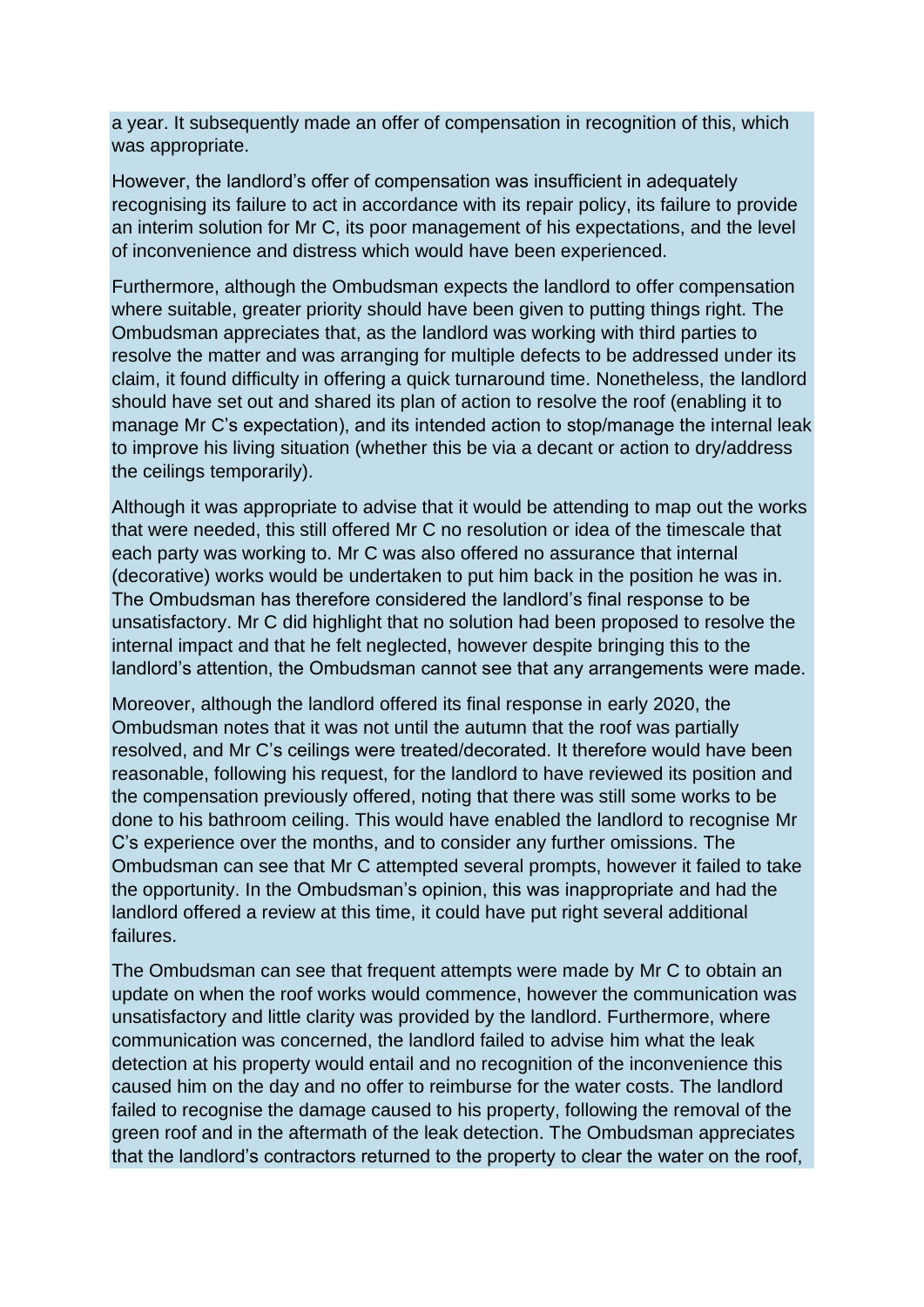however no action was taken to address or manage the additional internal damage sustained to his property at this time.

It was unreasonable that, despite continued reports that the water ingress had doubled, no temporary fix was put in place. Despite the significant length of time that had passed since raising the matter, the landlord advised that it was still seeking to establish whether temporary measures could be taken to prevent further leaks and it was not until later that any works begun.

Furthermore, although the landlord had confirmed that dehumidifiers would be installed Mr C had to chase the landlord, on many occasions, to arrange this. Given the circumstances, this was unacceptable. There was also no attempt made to reimburse him for the costs of using the dehumidifiers, despite his report that it had resulted in a higher energy cost.

Finally, the landlord failed to acknowledge that whilst Mr C had raised his concerns with his bathroom (and bedroom), the leak in this area of his property had not been resolved. He subsequently suffered a further leak. This was unacceptable. Due to the gaps in the landlord's records, the Ombudsman is unable to determine why the landlord's contractors had not fully removed the green roof, not undertaken sufficient testing for this area of the property, and had not implemented a sufficient fix to prevent recurrence.

Upon learning of the further leak, the Ombudsman would have expected the landlord to have acknowledged the distress and inconvenience, and to have assured Mr C that the matter would be addressed. It would have been appropriate for the landlord to have demonstrated empathy and understanding for the situation, particularly as it was aware that Mr C was in the process of selling his property, and that this would have caused further disruption. The Ombudsman cannot see that any of this was done, however.

Despite requesting details of when the works would take place to rectify matters, the Ombudsman cannot see that there was any response. As a result of the lack of communication, Mr C had to chase this again and it was not until the new year that the landlord advised of the steps it was taking.

### *The landlord's handling of the complaint*

The landlord's policy sets out a two-stage process, but suggests it may refer matters to its panel of directors where this is deemed necessary. Where a resident is dissatisfied with the way in which their complaint is being handled the matter can be escalated to the next stage.

While the Ombudsman accepts this, the landlord should still attempt to provide a complaint response in order to set out its position and its intention. The Ombudsman has seen following a request from Mr C to escalate his complaint to the next stage, the landlord agreed to do so without having provided a stage one response.

While the Ombudsman appreciates that the landlord explained it would do so as it was no closer to offering resolution, it would have been more appropriate to advise that consideration at stage one was required before the matter would be escalated.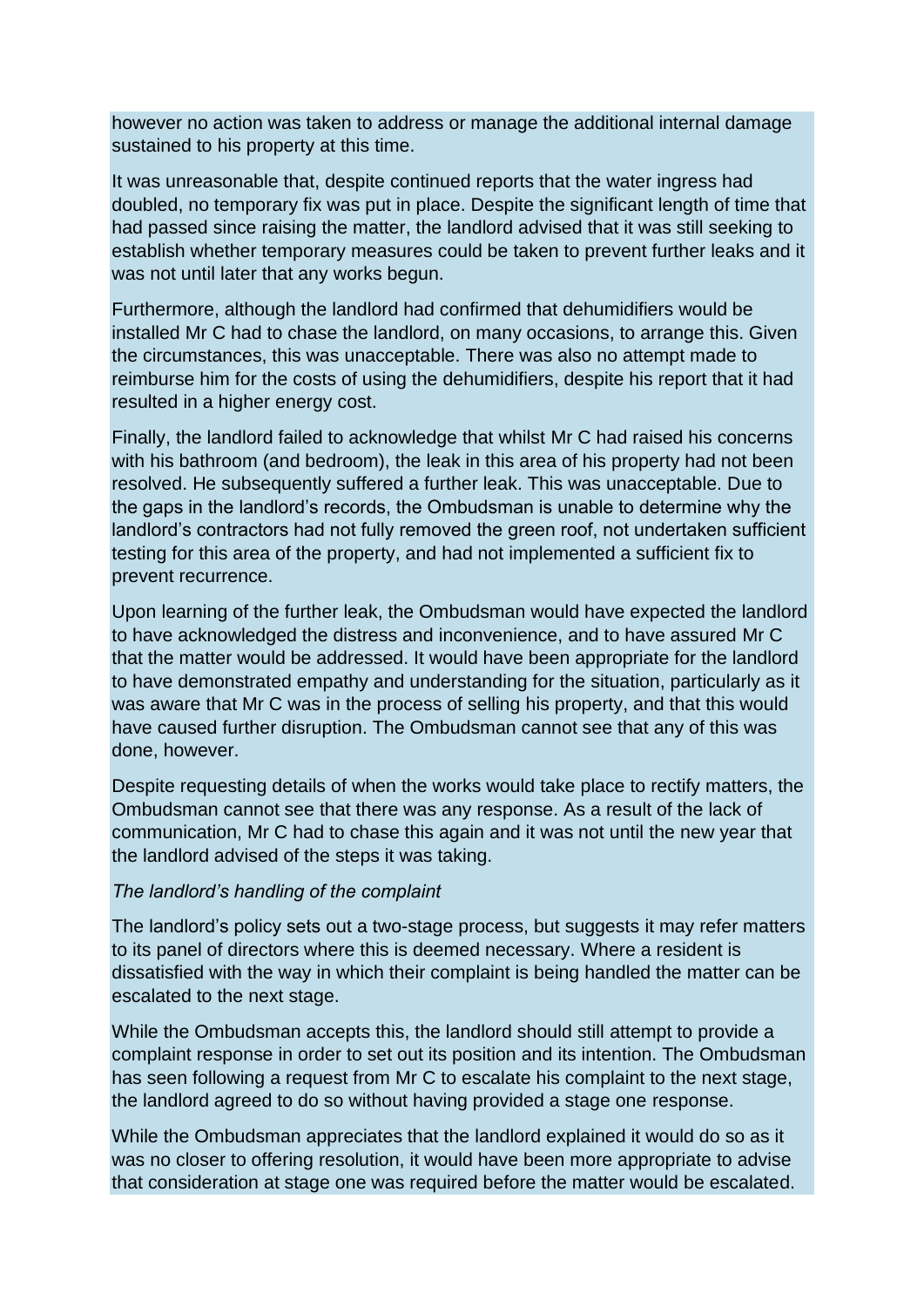This would have offered the landlord the full period to understand and respond to Mr C's concerns within a reasonable amount of time, to acknowledge any failures up until this time, and to demonstrate that a solution was being sought. The landlord missed the opportunity to do so.

In addition, the landlord offered Mr C no stage two response but instead advised, after two months had passed, that his complaint would be referred to its panel of directors. This was inappropriate and contrary to the landlord's process. Adding to this, despite the landlord's new deadline for its response, it failed to honour the new timeframe. It was only once the Ombudsman had intervened that Mr C was provided with written communication.

The Ombudsman recognises that the landlord did acknowledge that its management of Mr C's complaint had not been appropriate. It subsequently made an offer of compensation in recognition of this failure in service. While it was appropriate to do so, in the Ombudsman's view, the landlord's offer was insufficient.

The Ombudsman would expect landlords to offer residents more than a one stage complaints process, to provide the opportunity to challenge the landlord's initial response, and for landlords to consider - at a second stage - any errors/oversights that require correcting, and ensure that a fair outcome has been achieved. As the landlord took the decision to escalate the matter straight to its panel, however, Mr C was not given an opportunity to engage with it on its decision. Had the landlord offered a further response, it may have been able to clearly set out how it planned to respond to the works remaining to the roof and his bathroom, and/or made an offer of compensation to acknowledge the further inconvenience. Its failure to do so was unsatisfactory.

Finally, the Ombudsman would expect landlords to keep full records of complaints, including the original complaint; any correspondence with Mr C or other parties; and any reports or surveys prepared. It is clear, however, that the landlord failed to do this.

# **Determination**

We found there was severe maladministration in the landlord's handling of the reports of a roof leak and maladministration in handling the complaint.

We ordered the landlord pay Mr C compensation totalling £2,150, including increases in initial compensation offered and an additional £1,000 for service failure, distress and the significant level of involvement required by Mr C throughout the matter.

We also ordered the landlord to contact Mr C to obtain copies of his bills to reimburse him for additional water charges and electricity costs incurred as a result of the leak detection and use of the dehumidifier.